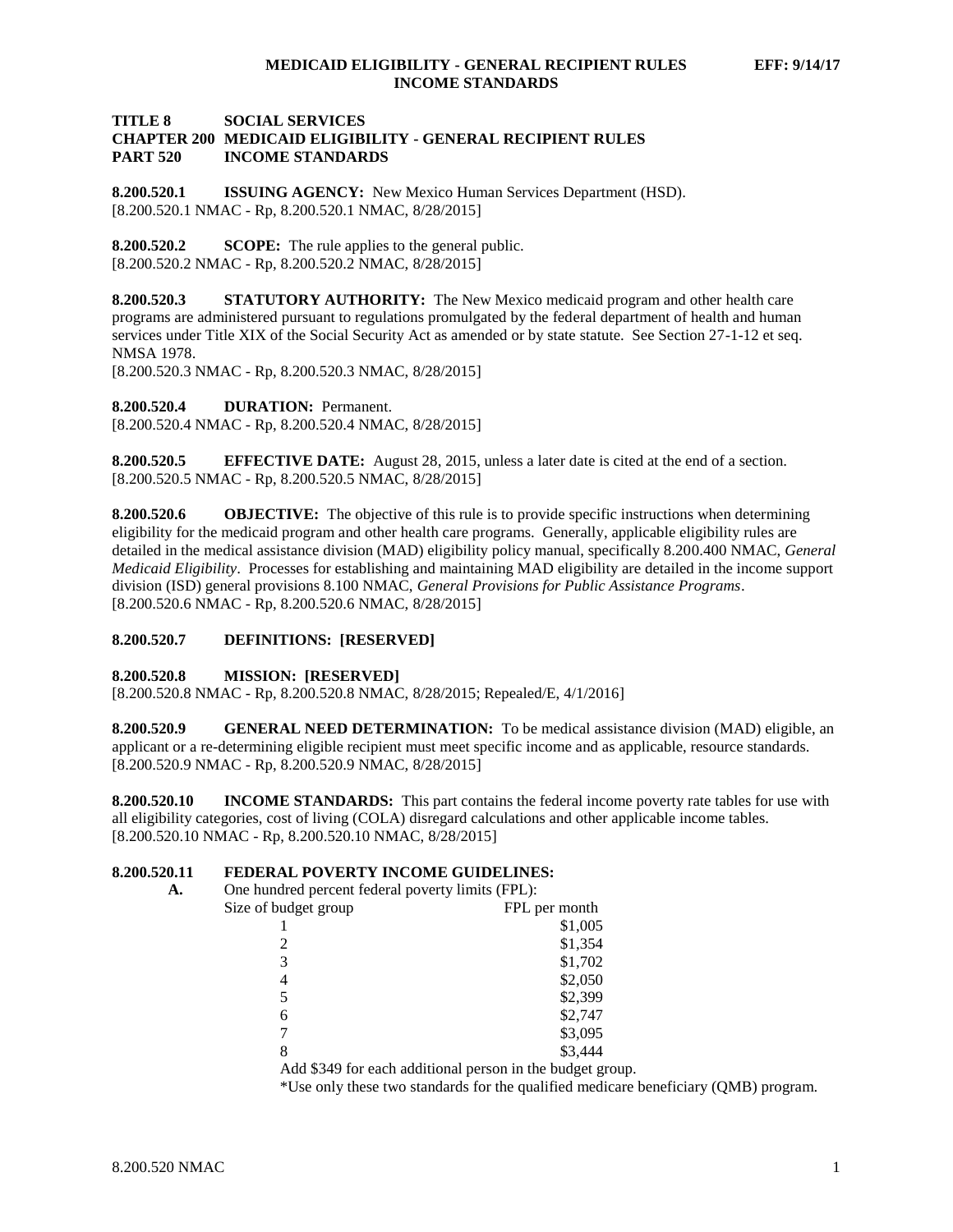**B.** One hundred twenty percent FPL: This income level is used only in the determination of the maximum income limit for specified low income medicare beneficiaries (SLIMB) applicants or eligible recipients.

Applicant or eligible recipient Amount

1. Individual At least \$1,005 per month but no more than \$1,206 per month.

2. Couple At least \$1,354 per month but no more than \$1,624 per month.

For purposes of this eligibility calculation, "couple" means an applicant couple or an

applicant with an ineligible spouse when income is deemed.

**C.** One hundred thirty-three percent FPL:

| Size of budget group                                                                                                                                            | FPL per month |
|-----------------------------------------------------------------------------------------------------------------------------------------------------------------|---------------|
|                                                                                                                                                                 | \$1,337       |
| $\mathcal{D}_{\mathcal{A}}^{\mathcal{A}}(\mathcal{A})=\mathcal{D}_{\mathcal{A}}^{\mathcal{A}}(\mathcal{A})\mathcal{D}_{\mathcal{A}}^{\mathcal{A}}(\mathcal{A})$ | \$1,800       |
| 3                                                                                                                                                               | \$2,264       |
|                                                                                                                                                                 | \$2,727       |
|                                                                                                                                                                 | \$3,190       |
| 6                                                                                                                                                               | \$3,654       |
|                                                                                                                                                                 | \$4,117       |
|                                                                                                                                                                 | \$4,580       |
|                                                                                                                                                                 |               |

Add \$463 for each additional person in the budget group.

**D.** One hundred thirty-five percent FPL: This income level is used only in the determination of the maximum income limit for a qualified individual 1 (QI1) applicant or eligible recipient. For purposes of this eligibility calculation, "couple" means an applicant couple or an applicant with an ineligible spouse when income is deemed. The following income levels apply:

|    | Applicant or eligible recipient                           | Amount                                                         |
|----|-----------------------------------------------------------|----------------------------------------------------------------|
|    | Individual<br>1.                                          | At least \$1,206 per month but no more than \$1,357 per month. |
|    | 2.<br>Couple                                              | At least \$1,624 per month but no more than \$1,827 per month. |
| Е. | One hundred eighty-five percent FPL:                      |                                                                |
|    | Size of budget group                                      | FPL per month                                                  |
|    | 1                                                         | \$1,860                                                        |
|    |                                                           | \$2,504                                                        |
|    | $\frac{2}{3}$                                             | \$3,149                                                        |
|    | $\overline{\mathcal{L}}$                                  | \$3,793                                                        |
|    | 5                                                         | \$4,437                                                        |
|    | 6                                                         | \$5,082                                                        |
|    | $\overline{7}$                                            | \$5,726                                                        |
|    | 8                                                         | \$6,371                                                        |
|    | Add \$645 for each additional person in the budget group. |                                                                |
| F. | Two hundred percent FPL:                                  |                                                                |
|    | Size of budget group                                      | FPL per month                                                  |
|    | 1                                                         | \$2,010                                                        |
|    | $\overline{\mathbf{c}}$                                   | \$2,707                                                        |
|    | 3                                                         | \$3,404                                                        |
|    | $\overline{\mathcal{L}}$                                  | \$4,100                                                        |
|    | 5                                                         | \$4,797                                                        |
|    | 6                                                         | \$5,494                                                        |
|    | $\overline{7}$                                            | \$6,190                                                        |
|    | 8                                                         | \$6,887                                                        |
|    | Add \$697 for each additional person in the budget group. |                                                                |
| G. | Two hundred thirty-five percent FPL:                      |                                                                |
|    | Size of budget group                                      | FPL per month                                                  |
|    | 1                                                         | \$2,362                                                        |
|    | $\overline{c}$                                            | \$3,181                                                        |
|    | 3                                                         | \$3,999                                                        |
|    | $\overline{4}$                                            | \$4,818                                                        |
|    | 5                                                         | \$5,637                                                        |
|    | 6                                                         | \$6,455                                                        |
|    | $\overline{7}$                                            | \$7,274                                                        |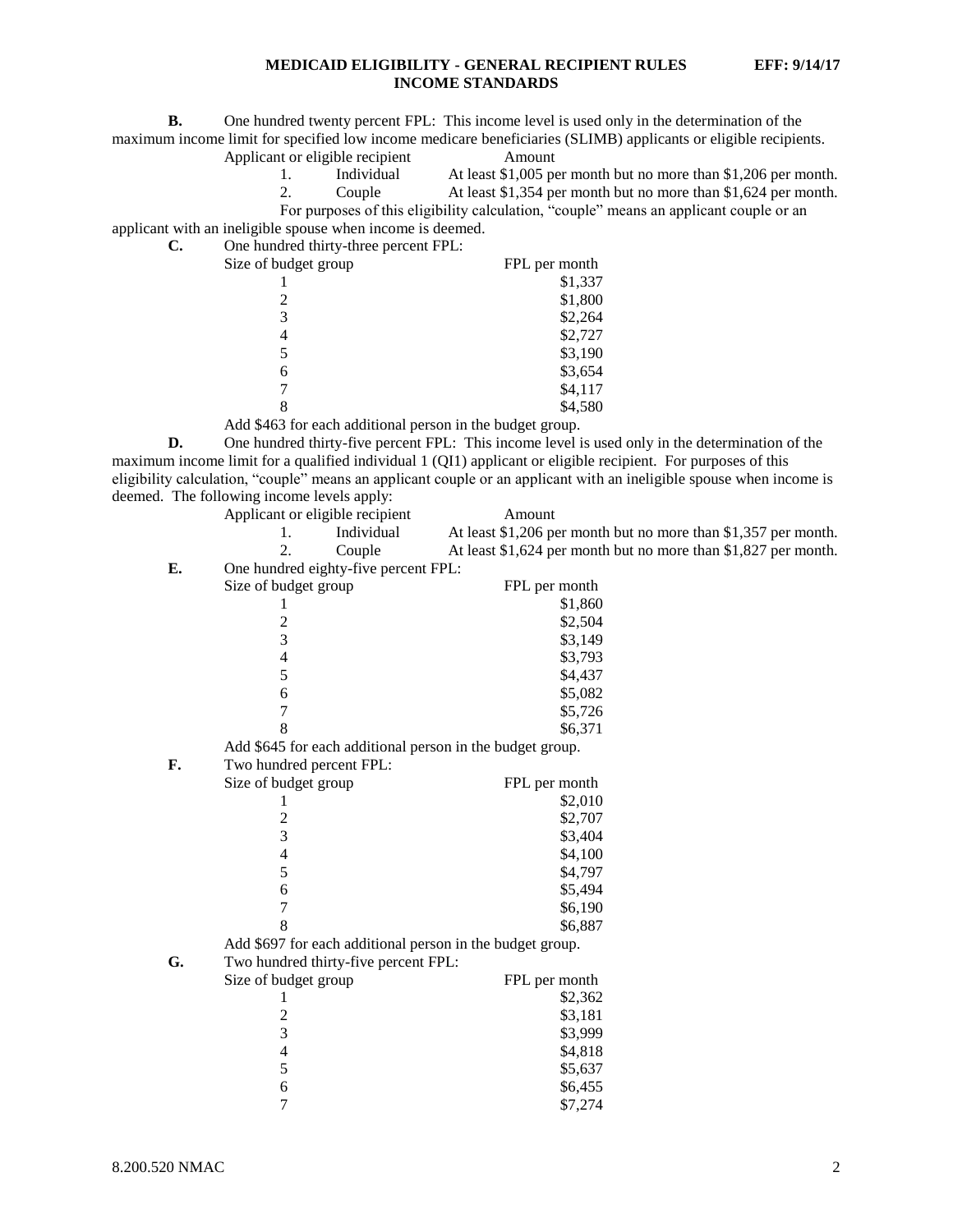|    |                                                           | \$8,092       |
|----|-----------------------------------------------------------|---------------|
|    | Add \$818 for each additional person in the budget group. |               |
| Н. | Two hundred fifty percent FPL:                            |               |
|    | Size of budget group                                      | FPL per month |
|    |                                                           | \$2,513       |
|    |                                                           | \$3,384       |
|    | 3                                                         | \$4,255       |
|    |                                                           | \$5,125       |
|    | 5                                                         | \$5,996       |
|    | 6                                                         | \$6,867       |
|    |                                                           | \$7,738       |

Add \$871 for each additional person in the budget group.

[8.200.520.11 NMAC - Rp, 8.200.520.11 NMAC, 8/28/2015; A/E, 4/1/2016; A/E, 9/14/2017]

#### **8.200.520.12 COST OF LIVING ADJUSTMENT (COLA) DISREGARD COMPUTATION:** The

8 \$8,609

countable social security benefit without the COLA is calculated using the COLA increase table as follows:

**A.** divide the current gross social security benefit by the COLA increase in the most current year; the result is the social security benefit before the COLA increase;

**B.** divide the result from Subsection A above by the COLA increase from the previous period or year; the result is the social security benefit before the increase for that period or year; and

**C.** repeat Subsection B above for each year, through the year that the applicant or eligible recipient received both social security benefits and supplemental security income (SSI); the final result is the countable social security benefit.

|                         | COLA Increase and disregard table |               |                    |  |  |
|-------------------------|-----------------------------------|---------------|--------------------|--|--|
|                         | Period and year                   | COLA increase | $=$ benefit before |  |  |
| 1                       | 2017 Jan - Dec                    | 0.3           | Jan 17             |  |  |
| $\overline{2}$          | 2016 Jan - Dec                    | $\theta$      | Jan $16$           |  |  |
| $\overline{\mathbf{3}}$ | 2015 Jan - Dec                    | 1.017         | Jan 15             |  |  |
| $\overline{\mathbf{4}}$ | 2014 Jan - Dec                    | 1.015         | Jan 14             |  |  |
| $\overline{5}$          | 2013 Jan - Dec                    | 1.017         | Jan 13             |  |  |
| 6                       | 2012 Jan - Dec                    | 1.037         | Jan 12             |  |  |
| 7                       | 2011 Jan - Dec                    | $\Omega$      | Jan 11             |  |  |
| 8                       | 2010 Jan - Dec                    | 1             | Jan 10             |  |  |
| 9 <sup>1</sup>          | 2009 Jan - Dec                    | 1             | Jan <sub>09</sub>  |  |  |
| 10                      | 2008 Jan - Dec                    | 1.058         | Jan <sub>08</sub>  |  |  |
| 11                      | 2007 Jan - Dec                    | 1.023         | Jan 07             |  |  |
| 12                      | 2006 Jan - Dec                    | 1.033         | Jan 06             |  |  |
| 13                      | 2005 Jan - Dec                    | 1.041         | Jan 05             |  |  |
| 14                      | 2004 Jan - Dec                    | 1.027         | Jan <sub>04</sub>  |  |  |
| 15                      | 2003 Jan - Dec                    | 1.021         | Jan <sub>03</sub>  |  |  |
| 16                      | 2002 Jan - Dec                    | 1.014         | Jan $02$           |  |  |
| 17                      | 2001 Jan - Dec                    | 1.026         | Jan <sub>01</sub>  |  |  |
| 18                      | 2000 Jan - Dec                    | 1.035         | Jan 00             |  |  |
| 19                      | 1999 Jan - Dec                    | 1.025         | Jan 99             |  |  |
| 20                      | 1998 Jan - Dec                    | 1.013         | Jan 98             |  |  |
| 21                      | 1997 Jan - Dec                    | 1.021         | Jan 97             |  |  |
| 22                      | 1996 Jan - Dec                    | 1.029         | Jan 96             |  |  |
| 23                      | 1995 Jan - Dec                    | 1.026         | Jan 95             |  |  |
| 24                      | 1994 Jan - Dec                    | 1.028         | Jan 94             |  |  |
| 25                      | 1993 Jan - Dec                    | 1.026         | Jan 93             |  |  |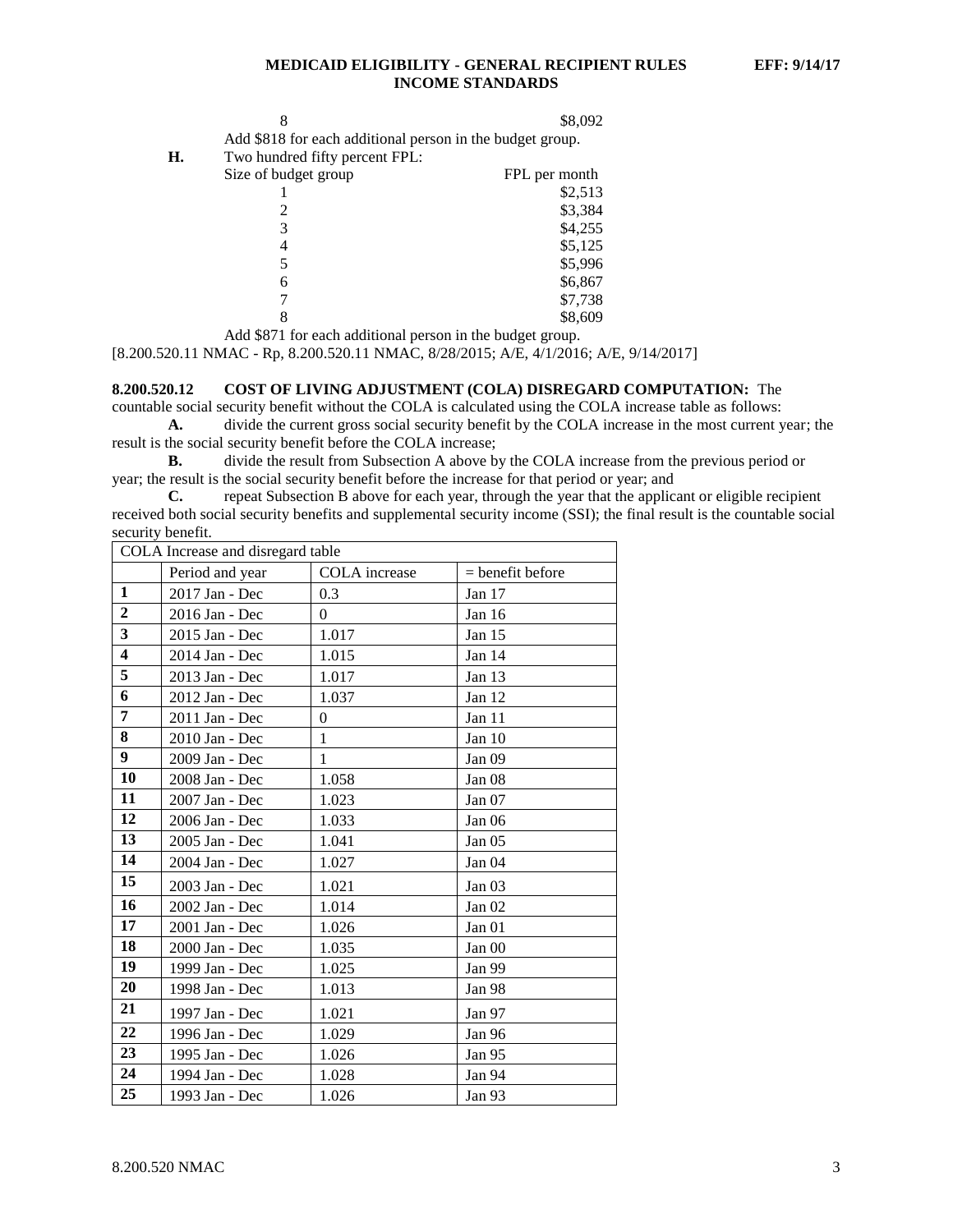| COLA Increase and disregard table |                             |                                                                                            |  |  |
|-----------------------------------|-----------------------------|--------------------------------------------------------------------------------------------|--|--|
| Period and year                   | <b>COLA</b> increase        | $=$ benefit before                                                                         |  |  |
| 1992 Jan - Dec                    | 1.03                        | Jan 92                                                                                     |  |  |
| 1991 Jan - Dec                    | 1.037                       | Jan 91                                                                                     |  |  |
| 1990 Jan - Dec                    | 1.054                       | Jan 90                                                                                     |  |  |
| 1989 Jan - Dec                    | 1.047                       | Jan 89                                                                                     |  |  |
| 1988 Jan - Dec                    | 1.04                        | Jan 88                                                                                     |  |  |
| 1987 Jan - Dec                    | 1.042                       | Jan $87$                                                                                   |  |  |
| 1986 Jan - Dec                    | 1.013                       | Jan 86                                                                                     |  |  |
| 1985 Jan - Dec                    | 1.031                       | Jan 85                                                                                     |  |  |
| 1984 Jan - Dec                    | 1.035                       | Jan 84                                                                                     |  |  |
| 1982 Jul - 1983 Dec               | 1.035                       | Jul 82                                                                                     |  |  |
| 1981 Jul - 1982 Jun               | 1.074                       | Jul 81                                                                                     |  |  |
| 1980 Jul - 1981 Jun               | 1.112                       | Jul 80                                                                                     |  |  |
| 1979 Jul - 1980 Jun               | 1.143                       | Jul 79                                                                                     |  |  |
| 1978 Jul - 1979 Jun               | 1.099                       | Jul 78                                                                                     |  |  |
| 1977 Jul - 1978 Jun               | 1.065                       | Jul 77                                                                                     |  |  |
| 1977 Apr - 1977 Jun               | 1.059                       | Apr 77                                                                                     |  |  |
|                                   | $10.200.520.12 \text{ MHz}$ | $0.200.520.12 \text{ m}$ $\mu$ $\sigma$ $0.200215 \text{ m}$ $\sigma$ $1.4.2015 \text{ m}$ |  |  |

[8.200.520.12 NMAC - Rp, 8.200.520.12 NMAC, 8/28/2015; A/E, 1/1/2016; A/E, 3/1/2017]

| 8.200.520.13      |            |             |            |            |             | FEDERAL BENEFIT RATES (FBR) AND VALUE OF ONE-THIRD REDUCTION (VTR): |
|-------------------|------------|-------------|------------|------------|-------------|---------------------------------------------------------------------|
| Year              | Individual | Institution | Individual | Couple     | Institution | Couple                                                              |
|                   | <b>FBR</b> | <b>FBR</b>  | <b>VTR</b> | <b>FBR</b> | <b>FBR</b>  | <b>VTR</b>                                                          |
| 1/89 to 1/90      | \$368      | \$30        | \$122.66   | \$553      | \$60        | \$184.33                                                            |
| $1/90$ to $1/91$  | \$386      | \$30        | \$128.66   | \$579      | \$60        | \$193.00                                                            |
| $1/91$ to $1/92$  | \$407      | \$30        | \$135.66   | \$610      | \$60        | \$203.33                                                            |
| $1/92$ to $1/93$  | \$422      | \$30        | \$140.66   | \$633      | \$60        | \$211.00                                                            |
| $1/93$ to $1/94$  | \$434      | \$30        | \$144.66   | \$652      | \$60        | \$217.33                                                            |
| $1/94$ to $1/95$  | \$446      | \$30        | \$148.66   | \$669      | \$60        | \$223.00                                                            |
| $1/95$ to $1/96$  | \$458      | \$30        | \$152.66   | \$687      | \$60        | \$229.00                                                            |
| 1/96 to 1/97      | \$470      | \$30        | \$156.66   | \$705      | \$60        | \$235.00                                                            |
| $1/97$ to $1/98$  | \$484      | \$30        | \$161.33   | \$726      | \$60        | \$242.00                                                            |
| 1/98 to 1/99      | \$494      | \$30        | \$164.66   | \$741      | \$60        | \$247.00                                                            |
| $1/99$ to $1/00$  | \$500      | \$30        | \$166.66   | \$751      | \$60        | \$250.33                                                            |
| $1/00$ to $1/01$  | \$512      | \$30        | \$170.66   | \$769      | \$60        | \$256.33                                                            |
| $1/01$ to $1/02$  | \$530      | \$30        | \$176.66   | \$796      | \$60        | \$265.33                                                            |
| $1/02$ to $1/03$  | \$545      | \$30        | \$181.66   | \$817      | \$60        | \$272.33                                                            |
| $1/03$ to $1/04$  | \$552      | \$30        | \$184.00   | \$829      | \$60        | \$276.33                                                            |
| $1/04$ to $1/05$  | \$564      | \$30        | \$188      | \$846      | \$60        | \$282.00                                                            |
| $1/05$ to $1/06$  | \$579      | \$30        | \$193      | \$869      | \$60        | \$289.66                                                            |
| $1/06$ to $1/07$  | \$603      | \$30        | \$201      | \$904      | \$60        | \$301.33                                                            |
| $1/07$ to $1/08$  | \$623      | \$30        | \$207.66   | \$934      | \$60        | \$311.33                                                            |
| $1/08$ to $1/09$  | \$637      | \$30        | \$212.33   | \$956      | \$60        | \$318.66                                                            |
| $1/09$ to $1/10$  | \$674      | \$30        | \$224.66   | \$1,011    | \$60        | \$337                                                               |
| $1/10$ to $1/11$  | \$674      | \$30        | \$224.66   | \$1,011    | \$60        | \$337                                                               |
| $1/11$ to $1/12$  | \$674      | \$30        | \$224.66   | \$1,011    | \$60        | \$337                                                               |
| $1/12$ to $1/13$  | \$698      | \$30        | \$232.66   | \$1,048    | \$60        | \$349.33                                                            |
| $1/13$ to $1/14$  | \$710      | \$30        | \$237      | \$1,066    | \$60        | \$355                                                               |
| $1/14$ to $1/15$  | \$721      | \$30        | \$240      | \$1082     | \$60        | \$361                                                               |
| $1/15$ to $12/15$ | \$733      | \$30        | \$244      | \$1,100    | \$60        | \$367                                                               |
| $1/16$ to $12/16$ | \$733      | \$30        | \$244      | \$1,100    | \$60        | \$367                                                               |
| 1/17 to 12/17     | \$735      | \$30        | \$245      | \$1,103    | \$60        | \$368                                                               |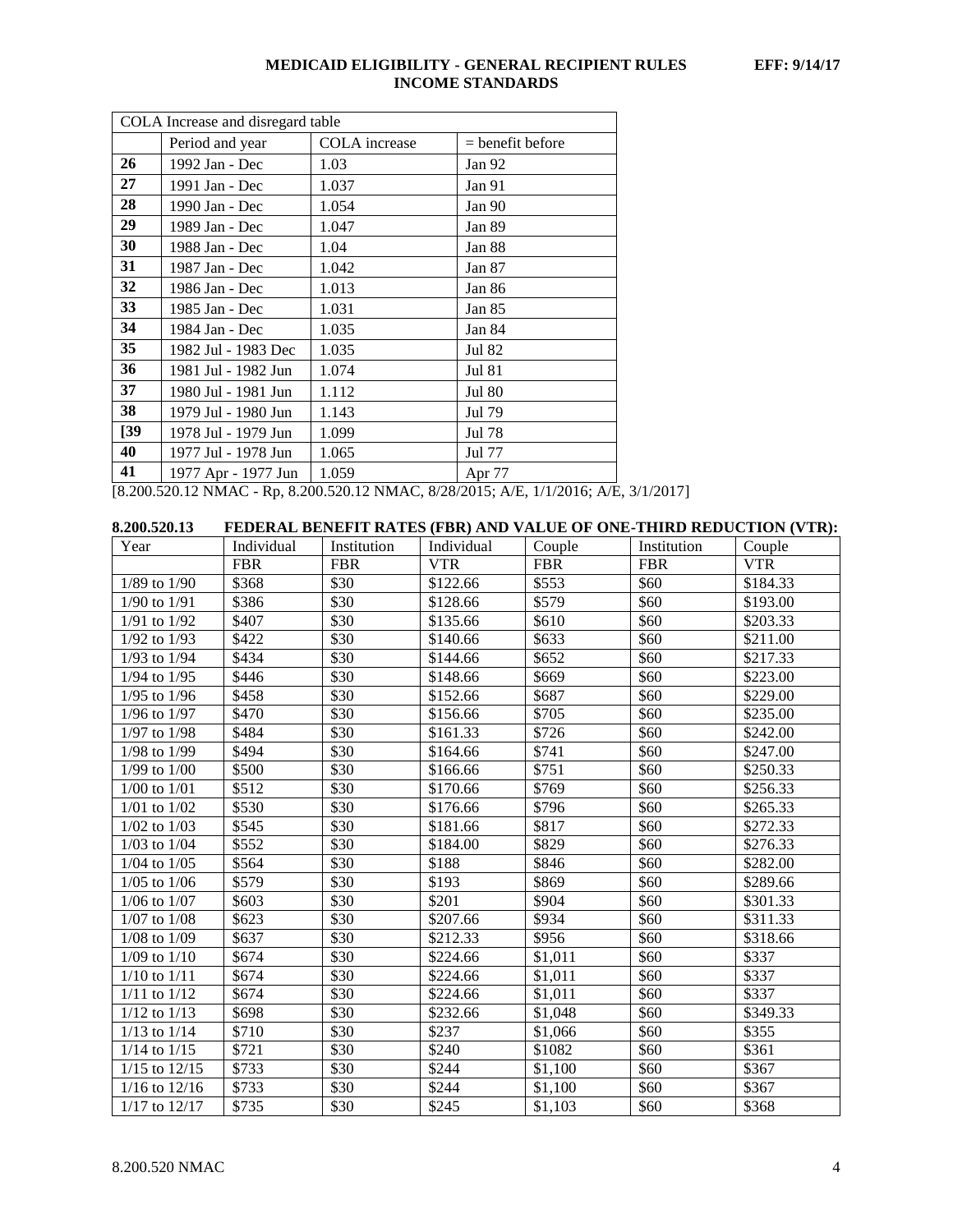- A. Ineligible child deeming allocation is \$350.00.<br>**B.** Part B premium is \$134.00 per month.
- **B.** Part B premium is \$134.00 per month.<br>**C.** VTR (value of one third reduction) is u

**C.** VTR (value of one third reduction) is used when an individual or a couple lives in the household of another and receives food and shelter from the household or when the individual or the couple is living on his or her own household but receiving support and maintenance from others.

**D.** The SSI resource standard is \$2000 for an individual and \$3000 for a couple. [8.200.520.13 NMAC - Rp, 8.200.520.13 NMAC, 8/28/2015; A/E, 1/1/2016; A/E, 3/1/2017]

| 8.200.520.14 | UNISEX LIFE ESTATE AND REMAINDER INTEREST TABLES: |             |           |  |  |
|--------------|---------------------------------------------------|-------------|-----------|--|--|
|              | Age                                               | Life Estate | Remainder |  |  |
|              | $\boldsymbol{0}$                                  | .97188      | .02812    |  |  |
|              | $\mathbf 1$                                       | .98988      | .01012    |  |  |
|              | $\overline{c}$                                    | .99017      | .00983    |  |  |
|              | 3                                                 | .99008      | .00992    |  |  |
|              | $\overline{4}$                                    | .98981      | .01019    |  |  |
|              | 5                                                 | .98938      | .01062    |  |  |
|              | 6                                                 | .98884      | .01116    |  |  |
|              | $\tau$                                            | .98822      | .01178    |  |  |
|              | 8                                                 | .98748      | .01252    |  |  |
|              | 9                                                 | .98663      | .01337    |  |  |
|              | 10                                                | .98565      | .01435    |  |  |
|              | 11                                                | .98453      | .01547    |  |  |
|              | 12                                                | .98329      | .01671    |  |  |
|              | 13                                                | .98198      | .01802    |  |  |
|              | 14                                                | .98066      | .01934    |  |  |
|              | 15                                                | .97937      | .02063    |  |  |
|              | 16                                                | .97815      | .02185    |  |  |
|              | 17                                                | .97700      | .02300    |  |  |
|              | 18                                                | .97590      | .02410    |  |  |
|              | 19                                                | .97480      | .02520    |  |  |
|              | 20                                                | .97365      | .02635    |  |  |
|              | 21                                                | .97245      | .02755    |  |  |
|              | 22                                                | .97120      | .02880    |  |  |
|              | 23                                                | .96986      | .03014    |  |  |
|              | 24                                                | .96841      | .03159    |  |  |
|              | 25                                                | .96678      | .03322    |  |  |
|              | 26                                                | .96495      | .03505    |  |  |
|              | 27                                                | .96290      | .03710    |  |  |
|              | 28                                                | .96062      | .03938    |  |  |
|              | 29                                                | .95813      | .04187    |  |  |
|              | 30                                                | .95543      | .04457    |  |  |
|              | 31                                                | .95243      | .04746    |  |  |
|              | 32                                                | .94942      | .05058    |  |  |
|              | 33                                                | .94608      | .05392    |  |  |
|              | 34                                                | .94250      | .05750    |  |  |
|              | 35                                                | .93868      | .06132    |  |  |
|              | 36                                                | .93460      | .06540    |  |  |
|              | 37                                                | .93026      | .06974    |  |  |
|              | 38                                                | .92567      | .07433    |  |  |
|              | 39                                                | .92083      | .07917    |  |  |
|              | 40                                                | .91571      | .08429    |  |  |
|              | 41                                                | .91030      | .08970    |  |  |
|              | 42                                                | .90457      | .09543    |  |  |
|              | 43                                                | .89855      | .10145    |  |  |
|              | 44                                                | .89221      | .10779    |  |  |
|              | 45                                                | .88558      | .11442    |  |  |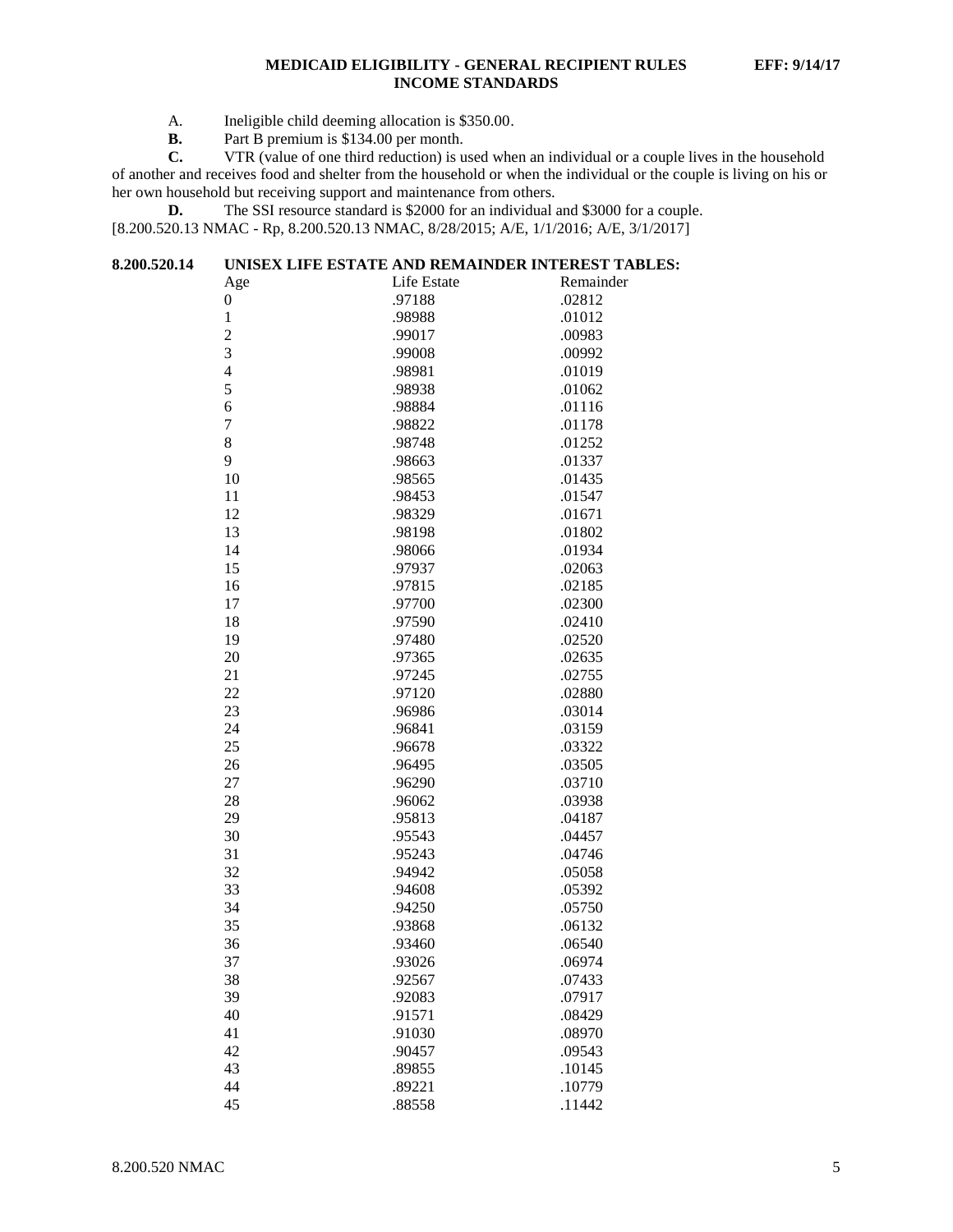| 46       | .87863           | .12137           |
|----------|------------------|------------------|
| 47       | .87137           | .12863           |
| 48       | .86374           | .13626           |
| 49       | .85578           | .14422           |
| 50       | .84743           | .15257           |
| 51       | .83674           | .16126           |
| 52       | .82969           | .17031           |
| 53       | .82028           | .17972           |
| 54       | .81054           | .18946           |
| 55       | .80046           | .19954           |
| 56       | .79006           | .20994           |
| 57       | .77931           | .22069           |
| 58       | .76822           | .23178           |
| 59       | .75675           | .24325           |
| 60       | .74491           | .25509           |
| 61       | .73267           | .26733           |
| 62       | .72002           | .27998           |
| 63       | .70696           | .29304           |
| 64       | .69352           | .30648           |
| 65       | .67970           |                  |
|          | .66551           | .32030           |
| 66<br>67 | .65098           | .33449<br>.34902 |
|          |                  |                  |
| 68<br>69 | .63610<br>.62086 | .36690<br>.37914 |
| 70       |                  | .39478           |
| 71       | .60522<br>.58914 |                  |
| 72       | .57261           | .41086<br>.42739 |
| 73       | .55571           | .44429           |
| 74       | .53862           | .46138           |
| 75       | .52149           | .47851           |
| 76       | .50441           | .49559           |
| 77       | .48742           | .51258           |
| 78       | .47049           | .52951           |
| 79       | .45357           | .54643           |
| 80       | .43659           | .56341           |
| 81       | .41967           | .58033           |
| 82       | .42095           | .59705           |
| 83       | .38642           | .61358           |
| 84       | .36998           | .63002           |
| 85       | .35359           | .64641           |
| 86       | .33764           | .66236           |
| 87       | .32262           | .67738           |
| 88       | .30859           | .69141           |
| 89       | .29526           | .70474           |
| 90       | .28221           | .71779           |
| 91       | .26955           | .73045           |
| 92       | .25771           | .74229           |
| 93       | .24692           | .75308           |
| 94       | .23728           | .76272           |
| 95       | .22887           | .77113           |
| 96       | .22181           | .77819           |
| 97       | .21550           | .78450           |
| 98       | .21000           | .79000           |
| 99       | .20486           | .79514           |
| 100      | .19975           | .80025           |
| 101      | .19532           | .80468           |
|          |                  |                  |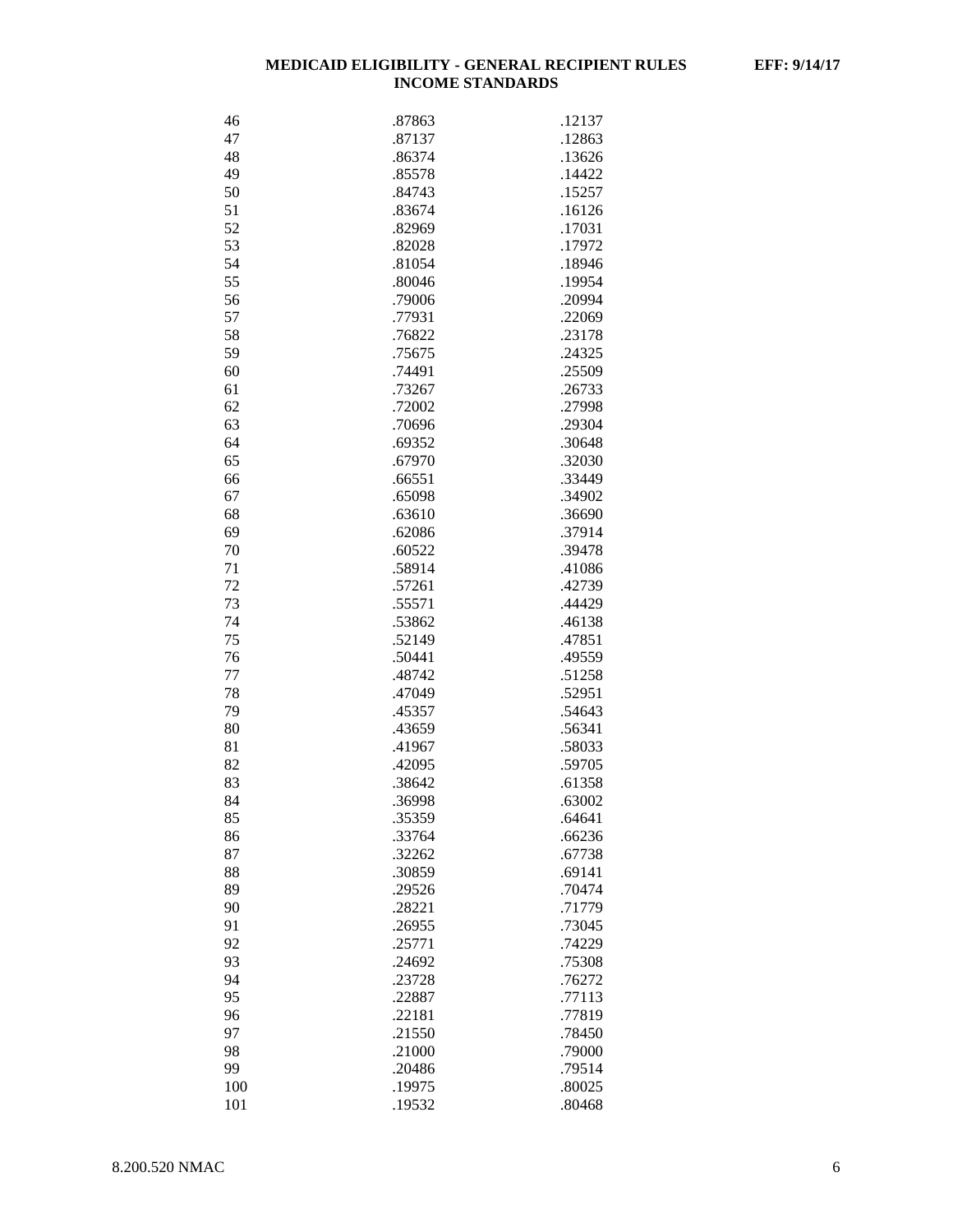| 102 | .19054 | .80946 |
|-----|--------|--------|
| 103 | .18437 | .81563 |
| 104 | .17856 | .82144 |
| 105 | .16962 | .83038 |
| 106 | .15488 | .84512 |
| 107 | .13409 | .86591 |
| 108 | .10068 | .89932 |
| 109 | .04545 | .95455 |

[8.200.520.14 NMAC - Rp, 8.200.520.14 NMAC, 8/28/2015]

#### **8.200.520.15 SUPPLEMENTAL SECURITY INCOME (SSI) LIVING ARRANGEMENTS:**

| A. |  |  |  |  |  | Individual living in his or her own household who own or rent: |
|----|--|--|--|--|--|----------------------------------------------------------------|
|----|--|--|--|--|--|----------------------------------------------------------------|

| \$735 | Individual |
|-------|------------|
|-------|------------|

\$1,103 Couple

**B.** Individual receiving support and maintenance payments: For an individual or couple living in his or her own household, but receiving support and maintenance from others (such as food, shelter or clothing), subtract the value of one third reduction (VTR).

Payment amount:  $$735 - $245 = $490$  Individual

Payment amount:

 $$1,103 - $368 = $735$  Couple

**C.** Individual or couple living household of another: For an individual or couple living in another

person's household and not contributing his or her pro-rata share of household expenses, subtract the VTR.

|    | Payment amount:                              | $$735 - $245 = 490$ Individual |
|----|----------------------------------------------|--------------------------------|
|    |                                              | $$1,103 - $368 = $735$ Couple  |
| D. | Child living in home with his or her parent: |                                |
|    | Payment amount:                              | \$735                          |
| E. | Individual in institution:                   |                                |
|    |                                              |                                |

Payment amount: \$30.00

[8.200.520.15 NMAC - Rp, 8.200.520.15 NMAC, 8/28/2015; A/E, 3/1/2017]

# **8.200.520.16 MAXIMUM COUNTABLE INCOME FOR INSTITUTIONAL CARE MEDICAID AND HOME AND COMMUNITY BASED WAIVER SERVICES (HCBS) CATEGORIES:** Effective January 1,

**2017**, the maximum countable monthly income standard for institutional care medicaid and the home and community based waiver categories is \$2,205.

[8.200.520.16 NMAC - Rp, 8.200.520.16 NMAC, 8/28/2015; A/E, 3/1/2017]

#### **8.200.520.17 MAXIMUM COUNTABLE INCOME FOR CHILDREN YOUTH AND FAMILIES**

**(CYFD):** Effective July 1, 1995, the maximum countable monthly income standard for CYFD medicaid is \$231.00. [8.200.520.17 NMAC - Rp, 8.200.520.17 NMAC, 8/28/2015]

#### **8.200.520.18 SSI RELATED CATEGORIES - DEEMING INCOME WHEN AN APPLICANT CHILD IS LIVING WITH INELIGIBLE PARENT:**

- **A.** Monthly computation:
	- **(1)** total gross unearned income of parent;
- **(2)** deduct living allowance for ineligible child and SSI-eligible sponsored alien (one half of the monthly SSI FBR LA code  $A^*$ ) for each ineligible child/SSI-eligible sponsored alien);
	- **(3)** subtotal;
	- **(4)** deduct \$20.00 general income exclusion 20.00;
	- **(5)** unearned income subtotal;
	- **(6)** total gross earned income of parent;
	- **(7)** deduct any remaining allocation for ineligible child and/or SSI-eligible sponsored alien;

see Paragraph (2) above;

**(8)** subtotal;

**(9)** deduct any remaining portion of the \$20.00 general income exclusion only if not already totally deducted in Paragraph (4) above;

- **(10)** subtotal;
- **(11)** deduct \$65.00; do not apply this deduction if the only income is unearned 65.00;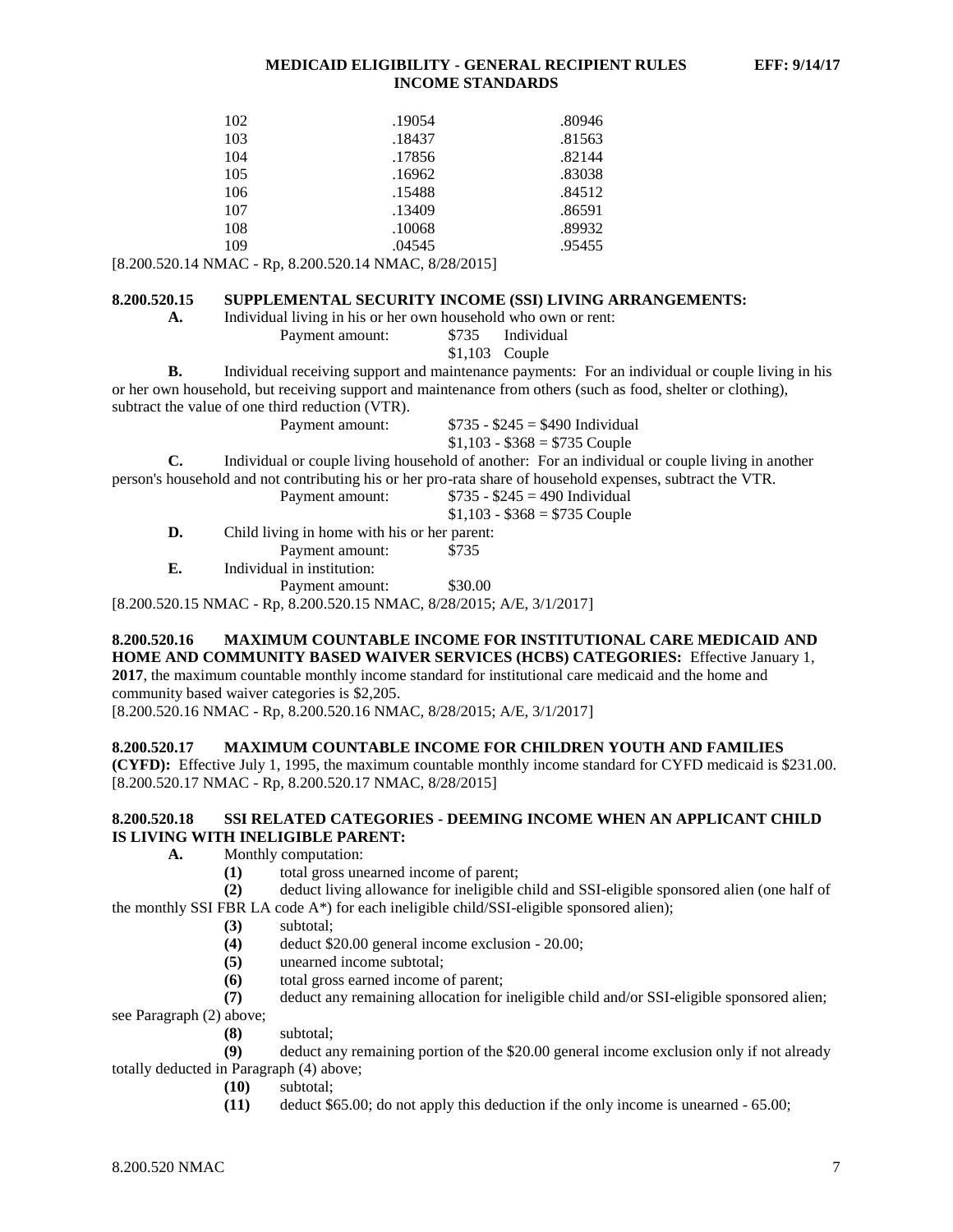- **(12)** subtotal;
- **(13)** subtract one-half of Paragraph (12); do not apply this deduction if the only income is

unearned;

- **(14)** earned income subtotal;
- **(15)** total of Paragraph (5) plus Paragraph (14);
- **(16)** deduct parental allocation (1 parent = SSI FBR for an individual LA code A\*) (2 parents
- $=$  SSI FBR for an eligible couple LA code A\*);

**(17)** income deemed to applicant child; if there is more than one applicant child, divide this amount equally between the children: **\*** LA Code A = the full SSI FBR for an individual or a couple.

**B.** If the deemed income plus the applicant child's separate income exceeds the income standard for an individual, the applicant child is not eligible for that month.

[8.200.520.18 NMAC - Rp, 8.200.520.18 NMAC, 8/28/2015]

#### **8.200.520.19 LIFE EXPECTANCY TABLES: A. Males:**

| д.               | <b>NIAICS.</b> |     |            |     |            |
|------------------|----------------|-----|------------|-----|------------|
|                  | Life           |     | Life       |     | Life       |
| Age              | expectancy     | Age | expectancy | Age | expectancy |
| $\boldsymbol{0}$ | 71.80          | 40  | 35.05      | 80  | 6.98       |
| $\,1$            | 71.53          | 41  | 34.15      | 81  | 6.59       |
| $\overline{c}$   | 70.58          | 42  | 33.26      | 82  | 6.21       |
| 3                | 69.62          | 43  | 32.37      | 83  | 5.85       |
| $\overline{4}$   | 68.65          | 44  | 31.49      | 84  | 5.51       |
| 5                | 67.67          | 45  | 30.61      | 85  | 5.19       |
| $\overline{6}$   | 66.69          | 46  | 29.74      | 86  | 4.89       |
| $\sqrt{ }$       | 65.71          | 47  | 28.88      | 87  | 4.61       |
| 8                | 64.73          | 48  | 28.02      | 88  | 4.34       |
| 9                | 63.74          | 49  | 27.17      | 89  | 4.09       |
| 10               | 62.75          | 50  | 26.32      | 90  | 3.86       |
| $11\,$           | 61.76          | 51  | 25.48      | 91  | 3.64       |
| 12               | 60.78          | 52  | 24.65      | 92  | 3.43       |
| 13               | 59.79          | 53  | 23.82      | 93  | 3.24       |
| 14               | 58.82          | 54  | 23.01      | 94  | 3.06       |
| 15               | 57.85          | 55  | 22.21      | 95  | 2.90       |
| 16               | 56.91          | 56  | 21.43      | 96  | 2.74       |
| 17               | 55.97          | 57  | 20.66      | 97  | 2.60       |
| 18               | 55.05          | 58  | 19.90      | 98  | 2.47       |
| 19               | 54.13          | 59  | 19.15      | 99  | 2.34       |
| 20               | 53.21          | 60  | 18.42      | 100 | 2.22       |
| 21               | 52.29          | 61  | 17.70      | 101 | 2.11       |
| 22               | 51.38          | 62  | 16.99      | 102 | 1.99       |
| 23               | 50.46          | 63  | 16.30      | 103 | 1.89       |
| 24               | 49.55          | 64  | 15.62      | 104 | 1.78       |
| 25               | 48.63          | 65  | 14.96      | 105 | 1.68       |
| 26               | 47.72          | 66  | 14.32      | 106 | 1.59       |
| 27               | 46.80          | 67  | 13.70      | 107 | 1.50       |
| 28               | 45.88          | 68  | 13.09      | 108 | 1.41       |
| 29               | 44.97          | 69  | 12.50      | 109 | 1.33       |
| 30               | 44.06          | 70  | 11.92      | 110 | 1.25       |
| 31               | 43.15          | 71  | 11.35      | 111 | 1.17       |
| 32               | 42.24          | 72  | 10.80      | 112 | 1.10       |
| 33               | 41.33          | 73  | 10.27      | 113 | 1.02       |
| 34               | 40.23          | 74  | 9.27       | 114 | 0.96       |
| 35               | 39.52          | 75  | 9.24       | 115 | 0.89       |
| 36               | 38.62          | 76  | 8.76       | 116 | 0.83       |
| 37               | 37.73          | 77  | 8.29       | 117 | 0.77       |
| 38               | 36.83          | 78  | 7.83       | 118 | 0.71       |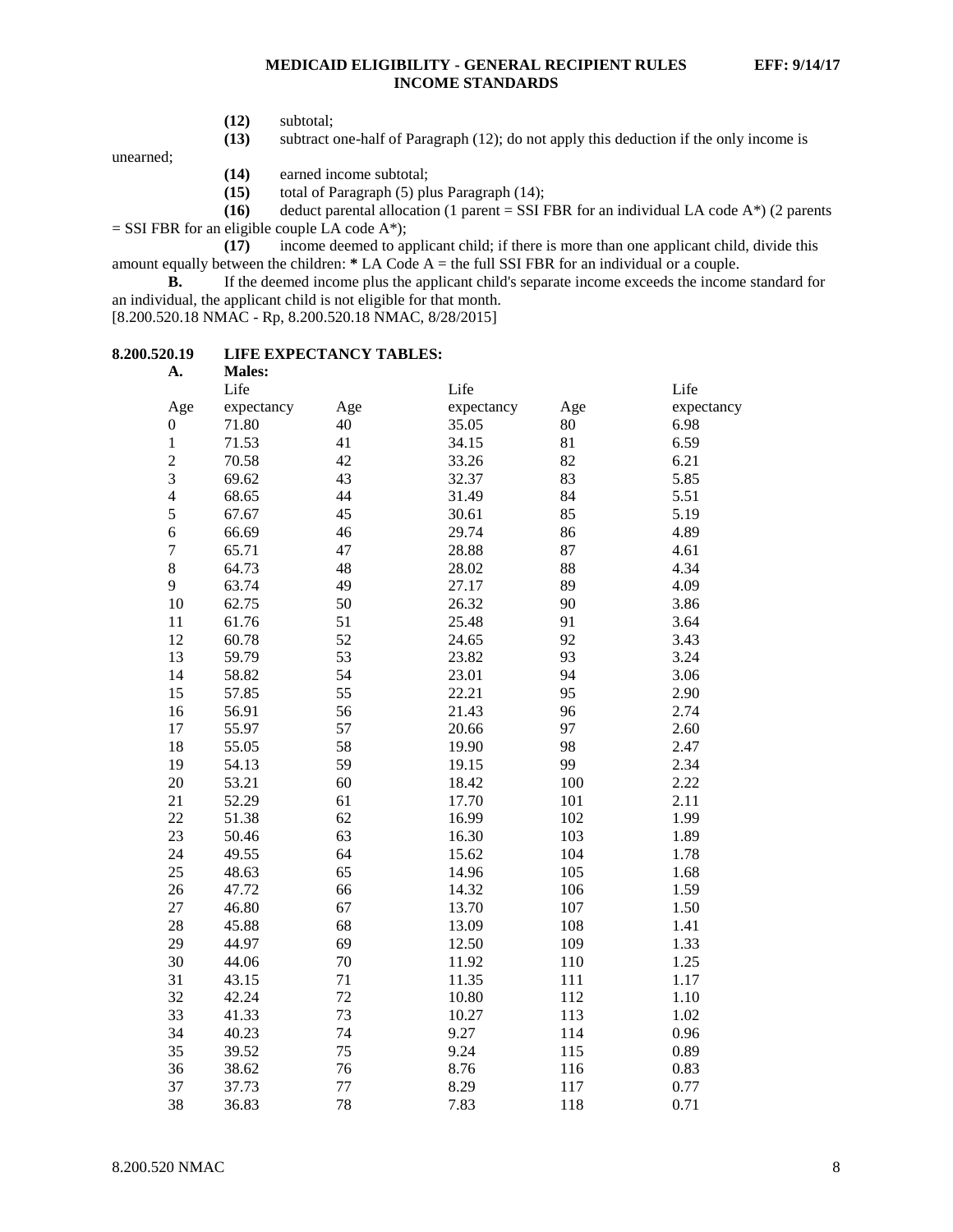| 39                      | 35.94           | 79  | 7.40       | 119 | 0.66       |
|-------------------------|-----------------|-----|------------|-----|------------|
| <b>B.</b>               | <b>Females:</b> |     |            |     |            |
|                         | Life            |     | Life       |     | Life       |
| Age                     | expectancy      | Age | expectancy | Age | expectancy |
| $\boldsymbol{0}$        | 78.79           | 40  | 40.61      | 80  | 9.11       |
| $\mathbf{1}$            | 78.42           | 41  | 39.66      | 81  | 8.58       |
| $\overline{c}$          | 77.48           | 42  | 38.72      | 82  | 8.06       |
| $\overline{\mathbf{3}}$ | 76.51           | 43  | 37.78      | 83  | 7.56       |
| $\overline{\mathbf{4}}$ | 75.54           | 44  | 36.85      | 84  | 7.08       |
| 5                       | 74.56           | 45  | 35.92      | 85  | 6.63       |
| 6                       | 73.57           | 46  | 35.00      | 86  | 6.20       |
| $\overline{7}$          | 72.59           | 47  | 34.08      | 87  | 5.79       |
| 8                       | 71.60           | 48  | 33.17      | 88  | 5.41       |
| 9                       | 70.61           | 49  | 32.27      | 89  | 5.05       |
| 10                      | 69.62           | 50  | 31.37      | 90  | 4.71       |
| 11                      | 68.63           | 51  | 30.48      | 91  | 4.40       |
| 12                      | 67.64           | 52  | 29.60      | 92  | 4.11       |
| 13                      | 66.65           | 53  | 28.72      | 93  | 3.84       |
| 14                      | 65.67           | 54  | 27.86      | 94  | 3.59       |
| 15                      | 64.68           | 55  | 27.00      | 95  | 3.36       |
| 16                      | 63.71           | 56  | 26.15      | 96  | 3.16       |
| 17                      | 62.74           | 57  | 25.31      | 97  | 2.97       |
| 18                      | 61.77           | 58  | 24.48      | 98  | 2.80       |
| 19                      | 60.80           | 59  | 23.67      | 99  | 2.64       |
| 20                      | 59.83           | 60  | 22.86      | 100 | 2.48       |
| 21                      | 58.86           | 61  | 22.06      | 101 | 2.34       |
| 22                      | 57.89           | 62  | 21.27      | 102 | 2.20       |
| 23                      | 56.92           | 63  | 20.49      | 103 | 2.06       |
| 24                      | 55.95           | 64  | 19.72      | 104 | 1.93       |
| 25                      | 54.98           | 65  | 18.96      | 105 | 1.81       |
| 26                      | 54.02           | 66  | 18.21      | 106 | 1.69       |
| 27                      | 53.05           | 67  | 17.48      | 107 | 1.58       |
| 28                      | 52.08           | 68  | 16.76      | 108 | 1.48       |
| 29                      | 51.12           | 69  | 16.04      | 109 | 1.38       |
| 30                      | 50.15           | 70  | 15.35      | 110 | 1.28       |
| 31                      | 49.19           | 71  | 14.66      | 111 | 1.19       |
| 32                      | 48.23           | 72  | 13.99      | 112 | 1.10       |
| 33                      | 47.27           | 73  | 13.33      | 113 | 1.02       |
| 34                      | 46.31           | 74  | 12.68      | 114 | 0.96       |
| 35                      | 45.35           | 75  | 12.05      | 115 | 0.89       |
| 36                      | 44.40           | 76  | 11.43      | 116 | 0.83       |
| 37                      | 43.45           | 77  | 10.83      | 117 | 0.77       |
| 38                      | 42.50           | 78  | 10.24      | 118 | 0.71       |
| 39                      | 41.55           | 79  | 9.67       | 119 | 0.66       |

[8.200.520.19 NMAC - Rp, 8.200.520.19 NMAC, 8/28/2015]

# **8.200.520.20 COVERED QUARTER INCOME STANDARD:**

| Date                  | Calendar Quarter Amount      |
|-----------------------|------------------------------|
| Jan 2017 - Dec. 2017  | \$1,300 per calendar quarter |
| Jan 2016 - Dec. 2016  | \$1,260 per calendar quarter |
| Jan 2015 - Dec. 2015  | \$1,220 per calendar quarter |
| Jan 2014 - Dec. 2014  | \$1,200 per calendar quarter |
| Jan 2013 - Dec. 2013  | \$1,160 per calendar quarter |
| Jan 2012 - Dec. 2012  | \$1,130 per calendar quarter |
| Jan. 2011 - Dec. 2011 | \$1,120 per calendar quarter |
| Jan. 2010 - Dec. 2010 | \$1,120 per calendar quarter |